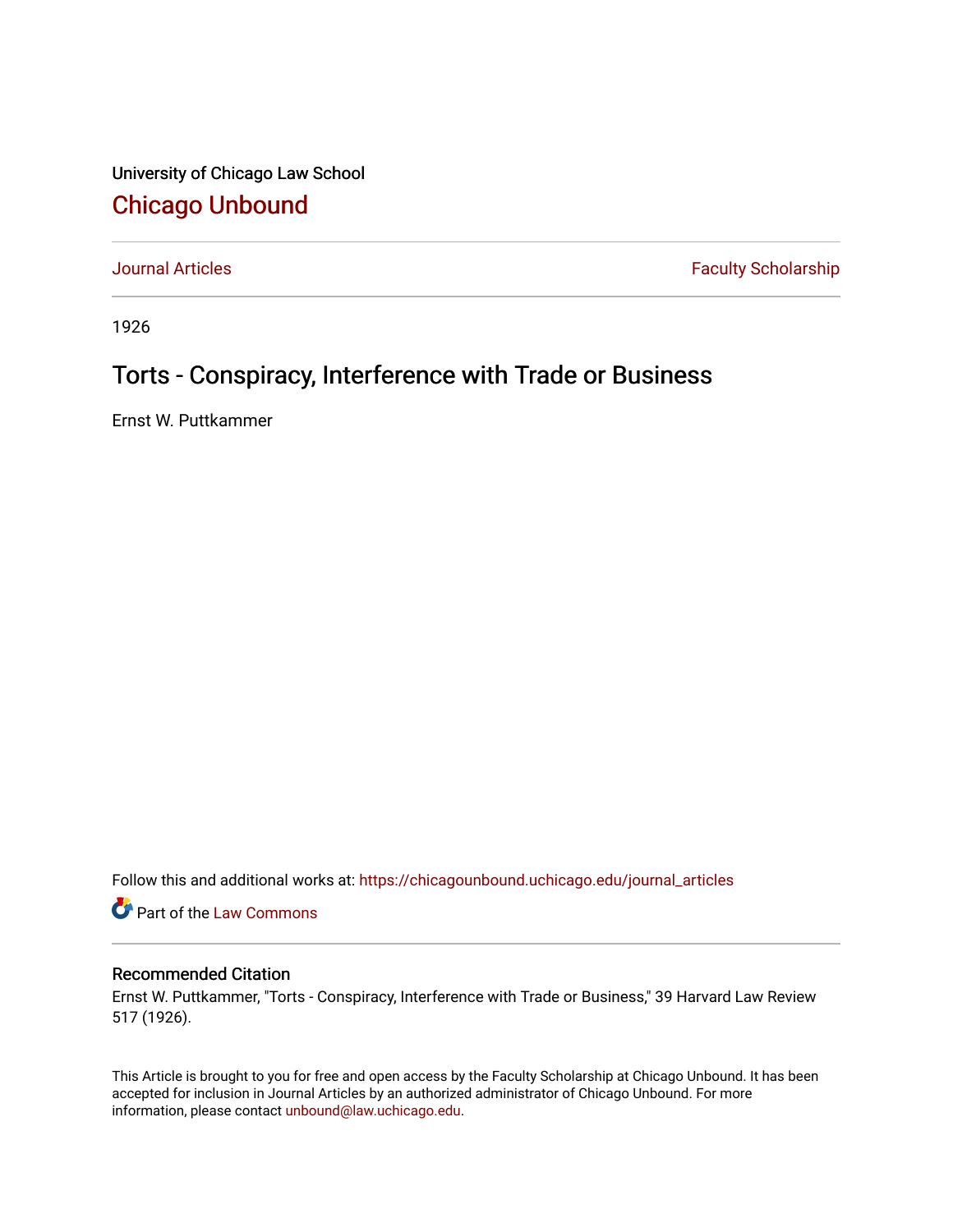tax should not be levied. *Commonwealth v. Lancaster Savings Bank, 123* Mass. 493; *State v. Bradford Bank,* **71** Vt. 234, 44 Atl. 349. The New Jersey cases to the contrary seem to go too far. *In re United States Car Co.*, 60 N. J. Eq. 514, 43 Atl. 673. Although it is not quite clear agains whom the tax should be assessed, this difficulty appears purely formal. See cases collected in L. R. A. i915 E, 218, 219. Priority for state taxes under Virginia law is unquestionable. *Thomas v. Jones,* 94 Va. 756, **27** S. E. 813. Priority for taxes is normally treated as a question of procedure, and so determined by the *lex fori. Central Trust Co. v. E. Tenn., V. & G. Ry., 69* Fed. 658 (C. C. N. D. Ga.). The New York law does not give priority to taxes. *Wise v. Wise & Co., i53* N. Y. **507,** 47 N. E. 788. But since it evidently has no strong policy against such priorities, the court was justified in deciding as it did on grounds of comity. See STORY, CONFLICT OF LAWS, §§ 29 et seq. A divergence in this policy and a difference on the facts accounts for the court's disregard of a contrary holding in *Franklin Trust Co. v. New Jersey,* 18i Fed. 769 (1st Circ.). See Arthur M. Brown, "Comity in the Federal Courts," **28** HARv. L. REv. 589.

**TENANCY IN COMMON** - **PURCHASE** OF PROPERTY **BY CO-TENANT AFTER** EXPIRATION OF STATUTORY PERIOD FOR REDEMPTION FROM TAX SALE. - The plaintiff and the defendant were husband and wife, owning land as tenants in common. In **1921** the property was sold at a tax sale to X. Two years later, after the statutory period of redemption had expired, the defendant paid the amount of the taxes to X, who conveyed the land to the defendant as her separate estate. Throughout this time and until 1924, the plaintiff and the defendant lived together on this land. In 1924 they were divorced, no mention being made of the property in the divorce proceedings. In this suit by the plaintiff to recover an undivided one-half interest in the property, the trial court decreed that the land be sold, and that after deducting the amount paid by the defendant for the repurchase, one-half the proceeds be paid to the plaintiff. From this decree the defendant appealed. *Held,* that the purchase of a tax title by one co-tenant, even after the period of redemption has expired, inures to the benefit of all the co-tenants. Judgment affirmed. *Bush v. Bush,* **275 S.** W. io96 (Tex. Civ. App.).

A co-tenant who buys in property at a tax sale or redeems from another who bought it in, does so for the benefit of all co-tenants. *Sanders v. Sanders,* **145** Ark. i88, 224 **S.** W. **732.** *Cf. Collins v. Collins, 59* Hun **620,** *13* N. Y. Supp. **28,** aff'd, **131** N. Y. 648, **30** N. E. 863. The reason given for this rule is the relation of mutual trust and confidence. If no fiduciary relation in fact exists, the result should be otherwise. See *Stevens* v. *Reynolds,* **143** Ind. 467, 477, 41 N. E. 931, 934. And see 9 HARv. L. REv. 427. When the time of redemption has expired, the fiduciary relationship is generally regarded as having ceased, and one who was a co-tenant may purchase for himself. *Lewis v. Robinson,* io Watts (Pa.) 354. See *Watkins v. Eaton,* **30** Me. **529,** *536; Kirkpatrick v. Mathiot,* 4 Watts & S. (Pa.) **251,** 254. And see **TIFFANY,** REAL PROPERTY, § 172. Whatever may be said of the doctrine that a fiduciary relation arises out of a co-tenancy *per se,* its existence in the principal case can hardly be questioned, where husband and wife were living together on the land. It would seem, furthermore, that this fiduciary relation was properly held to have continued as long as the parties remained in joint possession, despite the expiration of the redemption period.

TORTS **-** CoNsPIRACY- INTERFERENCE WITH TRADE OR BUSINESs.-At the instance of a union of retail news-agents of which he was a member, the plaintiff, formerly a customer of R, a wholesale news-agent, transferred his custom to W, another wholesaler. The union requested this action because